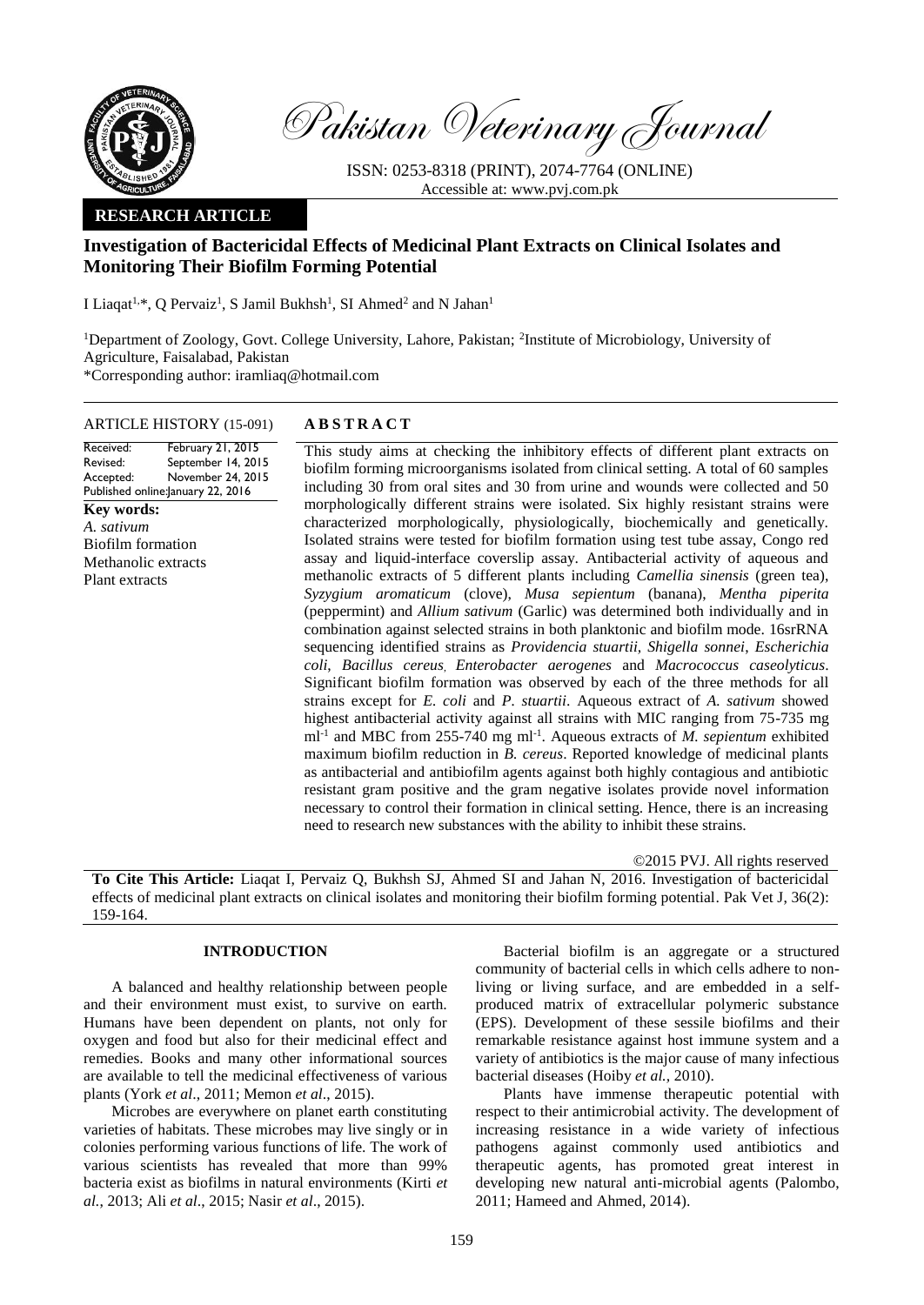*Syzygium aromaticum* is commonly known as Clove. Eugenol is its basic antimicrobial agent. In folk medicine, buds of *S. aromaticum* were used for odontalgic, tonicardic, diuretic, stomachic, aromatic condiment properties (Ayoola *et al*., 2008). *Camellia sinensis* is known as Green tea. It has significant antibacterial activity especially against *E. coli* and *Salmonella* (Amit *et al.*, 2012). *Allium sativum*, commonly known as Garlic has been used for its medicinal activity for centuries. It is also well known for its inhibitory effects against *Shigella, S. aureus and Salmonella*. Because of its bacteriocidal as well as bacteriostatic activities, garlic can be used as a sterilizer or disinfectant (Karuppiah and Rajaram, 2012).

*Mentha piperita* (peppermint) extracts are able to cease the growth of various pathogens like *Streptococcus pyrogens, S. aureus, E. coli* and *Mycobacterium avium*. It is reported that peppermint oil is strongly effective against *Bacillus subtilis, Klebsiella pneumoniae, Staphylococcus aureus, B. cereus* and *E. coli* (Sujana *et al*., 2013). *Musa sapientum* (Banana) is a herbaceous plant and its skin has been referred to as nature's bacteria-proof. Its leaves have been found to be effective against bacteria (Agarwal, 2011).

As infections caused by biofilm forming isolates are difficult to treat, mainly because of their high resistance against different antibiotics used, the purpose of this study is to check the effects of different medicinal and herbal plant extracts against biofilm formation of isolates in order to provide an alternative to treat fatal infections caused by these bacteria.

## **MATERIALS AND METHODS**

**Sample collection:** 30 oral samples were collected by swabbing across the tooth surfaces as well as from the roof and floor of the buccal cavity, supragingival and subgingival regions of patients at Punjab dental hospital Lahore. Also, 30 clinical and 15 urine samples were collected from Ganga Ram hospital and Mayo hospital, Lahore. All samples were immediately transferred to 1 ml saline solution (0.85%) and spread on nutrient agar plate except for urine samples, which were spread on CLED agar plates. Morphologically different strains were isolated and purified.

**Morphological, biochemical, Physiological and genetic Characterization of isolated strains:** Cell morphology was observed by gram staining and acid fast staining. Following Gerhardt *et al*. (1999), different biochemical tests such as catalase, citrate utilization, H2S production etc. were performed to identify bacterial isolates. Bacterial strains were characterized physiologically on the basis of growth curve, temperatures  $(25, 37, 37)$  and  $45^{\circ}$ C) and pH (5, 7 and 9).

**Antibiotic resistance profile (Kirby Baeur method) and 16S rRNA gene sequencing:** Antibiotic resistance profile of selected strains was performed using disc diffusion assays. 16S rRNA gene sequencing of six strains was performed. Genomic DNA was isolated and amplified using Universal primers 16S-27F (5′- AGAGTTTGATCCTGGCTCAG-3′) and 16S-1522R (5′- AAGGAGGTGATCCAGCCGCA-3′) (Penicon). PCR reaction was performed under standard conditions.

Sequence data obtained was examined using BLAST and Phylogenetic tree were constructed.

**Biofilm formation:** Biofilm forming capability of isolates was assessed by three methods i.e., Congo red Assay (Mathur *et al.,* 2006), tube method (Liaqat *et al.,* 2009) and air- liquid interface coverslip assay (Mathur *et al.,*  2006). Experiments were run in triplicates.

Preparation of plant extracts: Five different plants including *M. piperita*, *M. sapientum*, *C. sinensis*, *S. aromaticum* and *A. sativum* were used for the preparation of plant extracts. Both aqueous and methanolic extracts of aforementioned plants were prepared. The aqueous extracts of *M. piperita*, *C. sinensis* and *M. sapientum* were prepared following Somchit *et al*. (2003). Method by Badhe *et al*. (2013) was used to prepare aqueous extract of *S. aromaticum*. *A. sativum* extract was prepared by crushing *A. sativum* cloves using mortar and pestle by adding autoclaved distilled water (Saravanan *et al*., 2010). Methanolic extracts of plants were prepared by dissolving 60 g of plant powder in 360 ml methanol. All prepared extracts were stored at 4°C (Saravanan *et al*., 2010; Agrawal, 2011).

**Antibacterial activity of plant extracts:** Antibacterial activity of plant extracts was determined by Agar well diffusion method (Milyani and Ashy, 2011). In addition the antibacterial activity of combinations of plants extracts was also tested by preparing mixtures of plants by taking equal concentration of each plant extract.

**Minimum inhibitory (MIC) and minimum bactericidal concentration (MBC) determination:** The plant extracts which showed antibacterial activity were tested for MIC and MBC. MIC of the extracts was determined by broth dilution method. MIC was recorded as the lowest concentration which showed no visible growth. The concentration at which 99% of the growth was inhibited was recorded as MBC.

**Susceptibility of biofilms against plant extracts:** 3ml nutrient broth was prepared and added to test tubes. Plant extracts equal to their MIC concentrations were added in nutrient broth. O.D was measured at 523 nm. Experiment was run in duplicates.

**Statistical Analysis:** Means and SDs of whole data were calculated. Results obtained in these experiments were analyzed statistically according to Steel and Torrie (1981), and means and SEMs were calculated using Microsoft Excel software (Microsoft Corporation). Student 't' test was applied to analyze the data.

#### **RESULTS**

**Bacterial characterization:** Out of 50 morphologically different strains, 20 highly antibiotic resistant strains were characterized morphologically and biochemically. Strains were identified as genera of *Enterobacter, Pseudomonas, Escherichia, Shigella, Yersinia, Klebsiella, Salmonella, Enterococcus, Proteus, Providencia, Staphylococcus, Streptococcus, Lactobacillus* and *Bacillus.* Six strains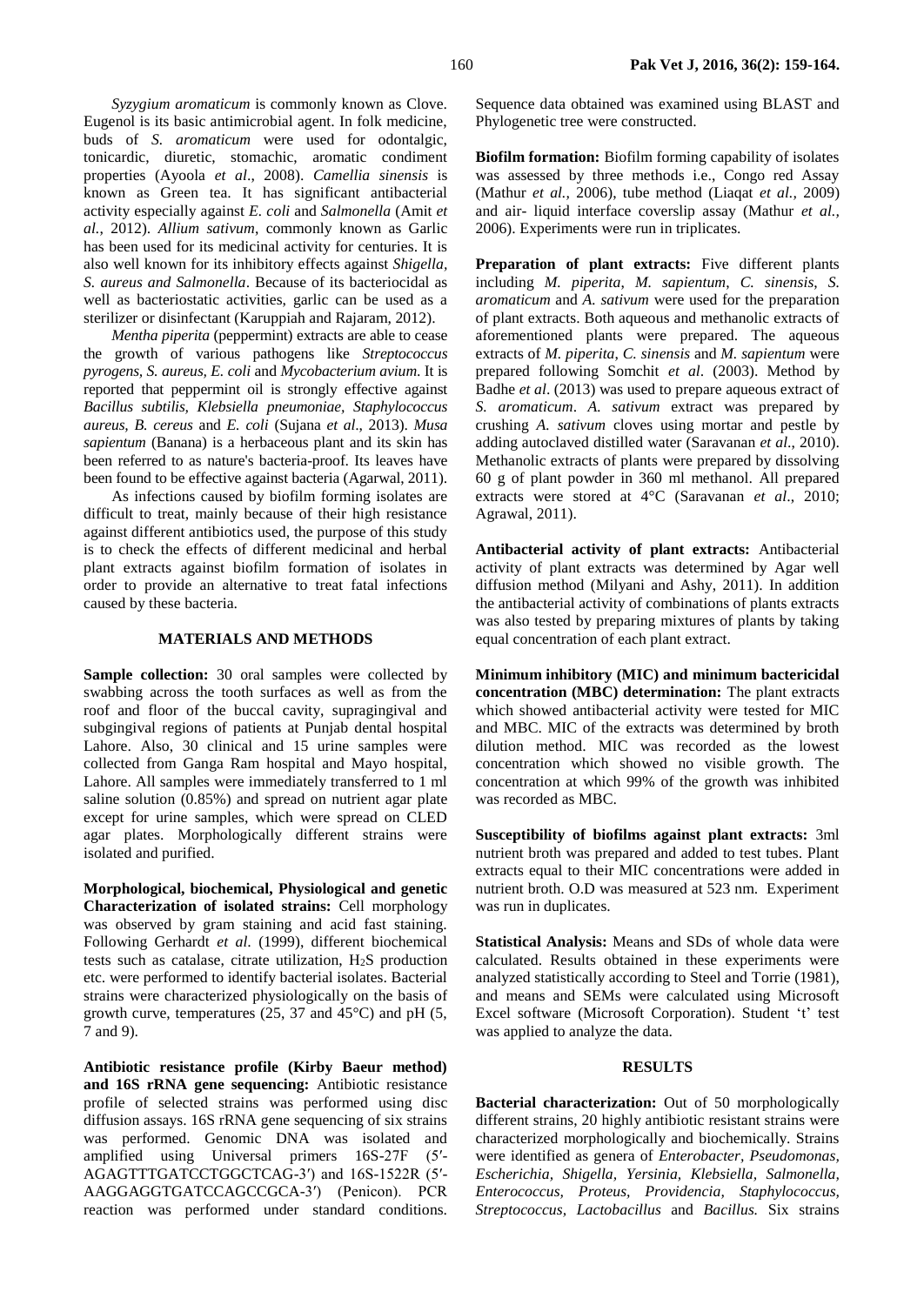exhibiting significant biofilm formation were characterized physiologically. All strains showed optimum growth temperature at 37°C and pH 7 except *E. aerogenes* (best growth at pH 6). Growth curve of these strains was noted for 14 hours. All the strains exhibited the lag phase for 1 hour followed by log phase. In *E. aerogenes* and *P. staurtii* log phase was observed till 9 hours after that stationary phase started. *M. caseolyticus* and *B. cereus* exhibited log phase for 7 hours (Fig. 1).

**Antibiotic resistance profile and 16S rRNA gene sequencing:** *P. stuartii, S. sonnei, E. coli* showed antibiotic resistance to all antibiotic discs used and *B. cereus, M. caseolyticus,* showed sensitivity to tetracycline only with zone of susceptibility (2mm, 3.5mm). *E. aerogenes* showed sensitivity to tetracycline and carbenicillin (2mm, 1mm). The isolates were identified as *B. cereus* (ATCC: 658270), *M. caseolyticus* (AC: KM658271), *E. aerogenes* (ATCC 658272), *E. coli* (ATCC 658276), *S. sonnei* (ATCC 658277) and *P. stuartii* (ATCC 658278).

**Biofilm formation:** Three methods were used to measure biofilm formation. All the strains showed positive result (black crystalline colony) on Congo red agar emphasizing their capability of biofilm formation except *P. stuartii* and *E. coli,* which showed negative results. Test tube method revealed biofilm formation ability in all six strains. Significant biofilm formation was observed after 72 hours. *E. aerogenes* showed highest biofilm forming capability (Fig. 2a). Biofilm formation on the coverslips showed *B. cereus* as strong biofilm former (Fig. 2b).

**Antibacterial activity of plant extracts:** Among all dilutions of extracts tested, 100% dilution was found to be most effective. Bacterial susceptibility against aqueous extract of *A. sativum* was highest (4.5-10 mm). The largest antibacterial zone of inhibition was 10±0.816 mm (P<0.05) against *E. aerogenes* while *S. sonnei* showed smallest zone of inhibition of  $4.5\pm0.577$  mm. Among methanolic extracts, *C. sinensis* showed zone of inhibition in the range of 3-4.25 mm. Maximum ZI noted to be 4.25±0.5 mm was shown by *P. stuartii*. It was found that aqueous extract of *C. sinensis*, *M. sapientum* and *A. sativum* were more effective in their antibacterial activity on studied strains as compared to methanolic ones (Table 1). The combination of *A. sativum*, *M. piperita* aqueous extracts and *A. sativum*, *M. sapientum* aqueous extracts showed increased antibacterial activity (with ZI 4-7.5 mm, 3.5-7.5 mm). Strong synergistic effect was studied by applying combination of *A. sativum* with *M. sapientum* and *M. piperit* (Table 1).

**Minimum inhibitory (MIC) and minimum bactericidal concentration (MBC) determination:** The range of MIC for all aqueous extracts of plants except *A. sativum* ranged between  $5mg$  ml<sup>-1</sup> to 30 mg ml<sup>-1</sup>, while the MIC of methanolic extracts of plants were in the range of 10 mg ml<sup>-1</sup> to 35 mg ml<sup>-1</sup>. The lowest MIC value was determined against *M. caseolyticus* (5 mg ml<sup>-1</sup>) using aqueous extract of *M. piperita.* The range of MBC of all plant extracts except for *A. sativum* was 20 mg  $ml^{-1}$  to 40 mg  $ml^{-1}$ . The MIC of *A. sativum* against tested strains ranged from 75 to 735 mg ml<sup>-1</sup> and MBC ranged from 255 mg ml<sup>-1</sup> to 740 mg ml<sup>-1</sup> (Table 2; Fig. 3).



Fig. 1: Growth curve of Bacterial strains



**Fig. 2a:** Quantification of Biofilm formation in selected strains by tube method.



Fig. 2b: Estimation of biofilm formation in selected strains by coverslip method



**Fig. 3:** The minimum inhibitory concentration (MIC) and Minimum bactericidal concentration (MBC) of *A. sativum.*

**Susceptibility of biofilms against plant extract:**  Susceptibility of biofilms against plant extracts was also tested which showed that the effect of tested plants extracts both aqueous and methanolic inhibited the biofilm formation (Table 3). The extracts were found to be effective at their MIC concentration to significantly decrease the capacity to form biofilm. The maximum biofilm inhibition was observed in *B. cereus* by aqueous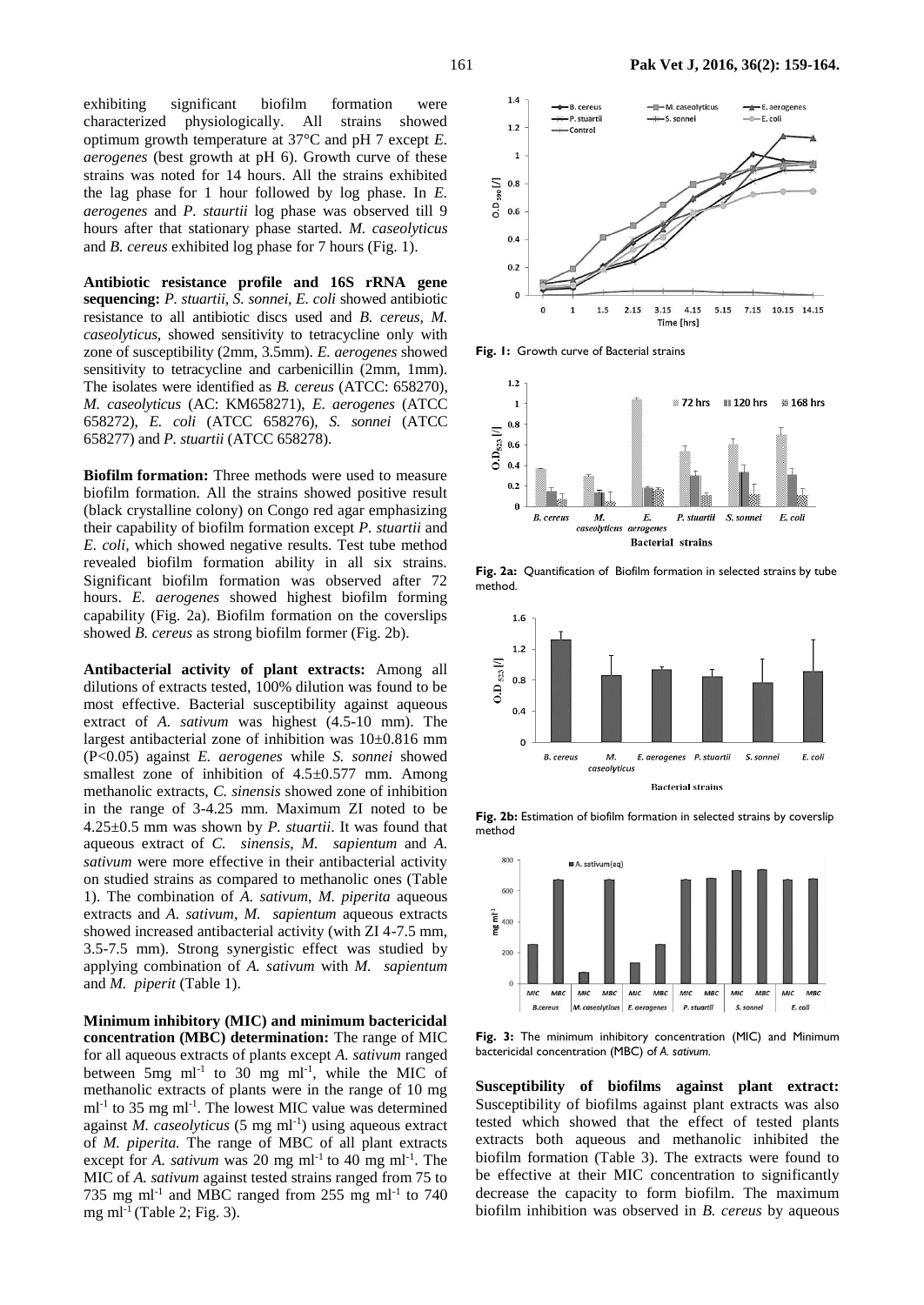extract of *M. sapientum*. The aqueous extract of *A. sativum* significantly reduced the biofilm formation in all the tested strains except for *P. staurtii* (Table 3).

## **DISCUSSION**

Biofilms can cause serious hazards to human health. Urinary tract infections are the most frequent type of nosocomial infections accounting for 25-40% of these infections caused by number of biofilm forming bacteria (Bagshaw and Laupland, 2006). Dental plaque biofilms play an integral role in development of several oral infections as dental caries, periodontal diseases and gingivitis, so its removal is so crucial to maintain oral hygiene (Hasnor *et al*., 2013).

In order to determine the biofilm forming capacity of clinical isolates, and detect the antimicrobial activity of plant extracts on these isolates, this study was done on 60 clinical samples. From 60 clinical samples, 50 morphologically different strains were isolated and purified while 20 highly antibiotic resistant strains were selected for further characterization.

The bacterial ability to exhibit morphological variation may be an adaptation to thrive in a wide range of environmental conditions. On the basis of morphological and biochemical testing, the strains isolated from urine and wound samples belonged to the genus *Shigella, Yersinia, Pseudomonas, Klebsiella, Escherichia, Salmonella, Enterococcus, Proteus, Providencia* and *Staphylococcus spp.* Similar results were reported by Kunin (1997), who found that gram negative bacteria belonging to the family Enterobacteriaceae including *E. coli, Klebsiella, Enterobacter* and *Proteus* were the most common cause of urinary tract infections. Oral isolates showed similarity to *Staphylococcus* spp*.*, *E. coli*, *Streptococcus* spp*.*, *Lactobacillus* spp*.*, *Enterobacter* spp*.*, *Bacillus* spp*.* and *Enterococcus* spp which is in relevance with study by Smullen *et al*. (2012).

With frequent application of antibiotics, the threat of microbial resistance has become worse. Strains isolated from clinical samples also showed significant resistance against various antibiotics. Most of them were resistant to ampicillin, oxacillin and carbenicillin antibiotics. According to Liaqat *et al*. (2009), increase in bacterial resistance against frequently used antibiotics e.g. tetracycline and ampicillin has caused an alarming situation.

Phenotypic characteristics used for bacterial identification are not precisely sensitive to distinguish between species; Comparison of 16S rRNA gene sequences is one of the most powerful tool for classification of microorganisms. According to sequencing results, molecular identification of six strains W12(B), U3(H), U15(A),  $B_4$ , SpG<sub>6</sub> and  $F_{22}$  was done. Wound strains showed homology with *P. stuartii*, urine strains showed homology with *S. sonnei* and *E. coli*,as was found in study by Savas *et al*. (2006), while oral strains were found to be *B. cereus*, *E. aerogenes* and *M. caseolyticus*.

**Table 1:** Bactericidal activity of plant extracts alone and in combinations against isolated strains

| <b>Bacterial</b><br>М.<br>M. sabientum<br>M. piperita+<br>M.<br>M.<br>M. piperita<br>M. piperita+A.<br>М.<br>A. sativum<br><b>A</b> .<br>Strains<br>sabientum<br>M. sapientum<br>sabientum<br>piperita+A.<br>sativum+M.<br>piperita<br>(met)<br>+A.<br>(aq)<br>sativum<br>sativum (aq)<br>sativum(ag)<br>sabientum (ag)<br>(met)<br>(met)<br>(aq)<br>(aq)<br>(met)<br>$6 + 0.95$<br>$6.6 \pm 0.57$<br>7.5±0.71<br>$7.5 \pm 0.7$<br>$5.5 \pm 0.12$<br>$4.5 \pm 0.71$<br>$4.5 \pm 0.0.72$<br>$3.5 \pm 0.71$<br>l.2±0.89<br>$3.6 \pm 0.57$<br>$10±0.82*$<br>$7.5 \pm 0.71$<br>$9±0.01*$<br> ±0.3 <br>$2.6 \pm 0.54$<br>5 ± 0.82<br>$4.6 \pm 0.58$<br>$4.3 \pm 1.52$<br>5±0.71<br>$2+0.82$<br>3±0.96<br>7±0.5<br>5±0.57<br>5±0.62<br>5±0.82<br>$1\pm0.12$<br>$4\pm0.37$<br>4±0.95<br>$3.5 \pm 1.52$<br>$2.6 \pm 0.57$<br>M. caseolyticus<br><b>Bacterial</b><br>C. sinensis<br>C. sinensis<br>. aromaticum<br>C. sinensis<br>C. sinensis<br>aromaticum<br>S. aromaticum<br>S. aromaticum<br>S. aromaticum<br>$+C$ . sinensis<br>Strains<br>$+C$ . sinensis $+A$ .<br>+A. sativum<br>(aq)<br>(aq)<br>+A. sativum<br>+Clove (ag)<br>(met)<br>(met)<br>sativum (aq)<br>(met)<br>(aq)<br>(aq)<br>$4.3 \pm 0.54$<br>$6.8 \pm 0.53$<br>$4 + 0.5$<br>$6.3 \pm 0.82$<br>$6.3 \pm 0.12$<br>$6.3 \pm 0.52$<br>$7.3 \pm 0.5$<br>$7.8 + 0.5$<br>$3.8 + 0.5$ |                         |               |                |                |                |       |                |                |            |        |  |
|---------------------------------------------------------------------------------------------------------------------------------------------------------------------------------------------------------------------------------------------------------------------------------------------------------------------------------------------------------------------------------------------------------------------------------------------------------------------------------------------------------------------------------------------------------------------------------------------------------------------------------------------------------------------------------------------------------------------------------------------------------------------------------------------------------------------------------------------------------------------------------------------------------------------------------------------------------------------------------------------------------------------------------------------------------------------------------------------------------------------------------------------------------------------------------------------------------------------------------------------------------------------------------------------------------------------------------------------|-------------------------|---------------|----------------|----------------|----------------|-------|----------------|----------------|------------|--------|--|
|                                                                                                                                                                                                                                                                                                                                                                                                                                                                                                                                                                                                                                                                                                                                                                                                                                                                                                                                                                                                                                                                                                                                                                                                                                                                                                                                             |                         |               |                |                |                |       |                |                |            |        |  |
|                                                                                                                                                                                                                                                                                                                                                                                                                                                                                                                                                                                                                                                                                                                                                                                                                                                                                                                                                                                                                                                                                                                                                                                                                                                                                                                                             |                         |               |                |                |                |       |                |                |            |        |  |
|                                                                                                                                                                                                                                                                                                                                                                                                                                                                                                                                                                                                                                                                                                                                                                                                                                                                                                                                                                                                                                                                                                                                                                                                                                                                                                                                             |                         |               |                |                |                |       |                |                |            |        |  |
|                                                                                                                                                                                                                                                                                                                                                                                                                                                                                                                                                                                                                                                                                                                                                                                                                                                                                                                                                                                                                                                                                                                                                                                                                                                                                                                                             | $\overline{B}$ . cereus |               |                |                |                |       |                |                |            |        |  |
|                                                                                                                                                                                                                                                                                                                                                                                                                                                                                                                                                                                                                                                                                                                                                                                                                                                                                                                                                                                                                                                                                                                                                                                                                                                                                                                                             | E. aerogens             |               |                |                |                |       |                |                |            |        |  |
|                                                                                                                                                                                                                                                                                                                                                                                                                                                                                                                                                                                                                                                                                                                                                                                                                                                                                                                                                                                                                                                                                                                                                                                                                                                                                                                                             |                         |               |                |                |                |       |                |                |            |        |  |
|                                                                                                                                                                                                                                                                                                                                                                                                                                                                                                                                                                                                                                                                                                                                                                                                                                                                                                                                                                                                                                                                                                                                                                                                                                                                                                                                             |                         |               |                |                |                |       |                |                |            |        |  |
|                                                                                                                                                                                                                                                                                                                                                                                                                                                                                                                                                                                                                                                                                                                                                                                                                                                                                                                                                                                                                                                                                                                                                                                                                                                                                                                                             |                         |               |                |                |                |       |                |                |            |        |  |
|                                                                                                                                                                                                                                                                                                                                                                                                                                                                                                                                                                                                                                                                                                                                                                                                                                                                                                                                                                                                                                                                                                                                                                                                                                                                                                                                             |                         |               |                |                |                |       |                |                |            |        |  |
|                                                                                                                                                                                                                                                                                                                                                                                                                                                                                                                                                                                                                                                                                                                                                                                                                                                                                                                                                                                                                                                                                                                                                                                                                                                                                                                                             | P. stuartii             |               |                |                |                |       |                |                |            |        |  |
|                                                                                                                                                                                                                                                                                                                                                                                                                                                                                                                                                                                                                                                                                                                                                                                                                                                                                                                                                                                                                                                                                                                                                                                                                                                                                                                                             | S. sonnei               | $4.3 \pm 0.5$ | $6.5 \pm 0.52$ | $5.5 \pm 0.58$ | $3.3 \pm 0.58$ | 5±0.5 | $6.3 \pm 0.82$ | $5.3 \pm 0.52$ | $3 + 0.53$ | 4±0.82 |  |
| 6±0.23<br>$4.5 \pm 0.95$<br>$4.5 \pm 0.5$<br>$5.3 \pm 0.58$<br>$7.5 \pm 0.5$<br>$6.8 \pm 0.58$<br>$5.8 \pm 0.82$<br>$6.75 \pm 0.5$<br>$4.3 \pm 0.95$<br>E. coli<br>.<br>$\cdots$<br>$\sim$ $\sim$ $\sim$ $\sim$<br>$\sim$ $\sim$ $\sim$ $\sim$ $\sim$                                                                                                                                                                                                                                                                                                                                                                                                                                                                                                                                                                                                                                                                                                                                                                                                                                                                                                                                                                                                                                                                                       |                         |               |                |                |                |       |                |                |            |        |  |

Values bearing asterisk in column differ significantly (P<0.05).

Table 2: The minimum inhibitory concentration (MIC; mg ml<sup>-1</sup>) and minimum bactericidal concentration (MBC; mg ml<sup>-1</sup>) of different plant extracts

| <b>Plant Extracts</b> |            | B. cereus   |            | M. caseolyticus | E. aerogenes  |            |  |
|-----------------------|------------|-------------|------------|-----------------|---------------|------------|--|
|                       | <b>MIC</b> | <b>MBC</b>  | MIC        | <b>MBC</b>      | MIC           | <b>MBC</b> |  |
| Peppermint (aq)       | 15±0.13    | 40±0.14     | 5±0.07     | 40±0.14         | 25±0.13       | 40±0.13    |  |
| Peppermint (met)      | 10±0.15    | 35±0.15     | 20±0.05    | 30±0.18         | 15±0.14       | 25±0.17    |  |
| Banana (aq)           | 15±0.20    | 40±0.17     | 20±0.09    | 30±0.13         | 10±0.15       | 35±0.18    |  |
| Banana (met)          | 20±0.14    | 30±0.15     | 35±0.05    | 35±0.12         | 10±0.16       | 30±0.14    |  |
| <b>Plant Extracts</b> |            | P. stuartii |            | S. sonnei       | E. coli       |            |  |
|                       | <b>MIC</b> | <b>MBC</b>  | <b>MIC</b> | <b>MBC</b>      | <b>MIC</b>    | <b>MBC</b> |  |
| Green tea (aq)        | 20±0.13    | 25±0.12     | 15±0.13    | 20±0.13         | $25 \pm 0.14$ | 30±0.13    |  |
| Green tea (met)       | 20±0.14    | 25±0.13     | 30±0.14    | 35±0.16         | 20±0.15       | 25±0.14    |  |
| $Clove$ $(aq)$        | 20±0.15    | 25±0.14     | 30±0.15    | 35±0.14         | $25 \pm 0.15$ | 30±0.15    |  |
| Clove (met)           | 25±0.16    | 30±0.15     | 20±0.14    | 25±0.15         | 20±0.14       | 30±0.14    |  |

#### **Table 3:** Inhibitory effect of plant extracts on biofilm by bacterial strains

| <b>Bacterial strains</b> | Control         | C. sinensis<br>(aq) | C. sinensis (meth) | S. aromaticum (ag) | S. aromaticum (meth) | A. sativum (ag)   |
|--------------------------|-----------------|---------------------|--------------------|--------------------|----------------------|-------------------|
| P. stuartii              | $0.43 \pm 0.05$ | $0.374 \pm 0.04$    | $0.239 \pm 0.09$   | $0.366 \pm 0.05$   | $0.245 \pm 0.06$     | $0.328 \pm 0.08$  |
| S. sonnei                | $0.68 + 0.07$   | $0.421 \pm 0.06$    | $0.371 \pm 0.05$   | $0.298 \pm 0.05*$  | $0.302 \pm 0.07^*$   | $0.343 \pm 0.06$  |
| E. coli                  | $0.54 \pm 0.07$ | $0.395 \pm 0.08$    | $0.471 \pm 0.06$   | $0.298 \pm 0.06$   | $0.308 \pm 0.07$     | $0.284 \pm 0.05$  |
| <b>Bacterial strains</b> | Control         | M. piperita (ag)    | M. piperita (meth) | M. sapientum (ag)  | M. sabientum (meth)  | A. sativum (ag)   |
| B. cereus                | $0.40 \pm 0.02$ | $0.075 \pm 0.07*$   | $0.103 + 0.07*$    | $0.052 \pm 0.03*$  | $0.374 \pm 0.06$     | $0.214 \pm 0.05$  |
| M. caseolyticus          | $0.56 \pm 0.06$ | $0.329 \pm 0.09$    | $0.42 \pm 0.04$    | $0.141 \pm 0.02$   | $0.52 \pm 0.19$      | $0.142 \pm 0.01*$ |
| E. aerogenes             | $0.55 \pm 0.05$ | $0.368 \pm 0.10$    | $0.137 \pm 0.14*$  | $0.263 \pm 0.06$   | $0.256 \pm 0.08$     | $0.206 \pm 0.05*$ |
|                          |                 |                     |                    |                    |                      |                   |

Values bearing asterisk in row differ significantly (P<0.05) than control.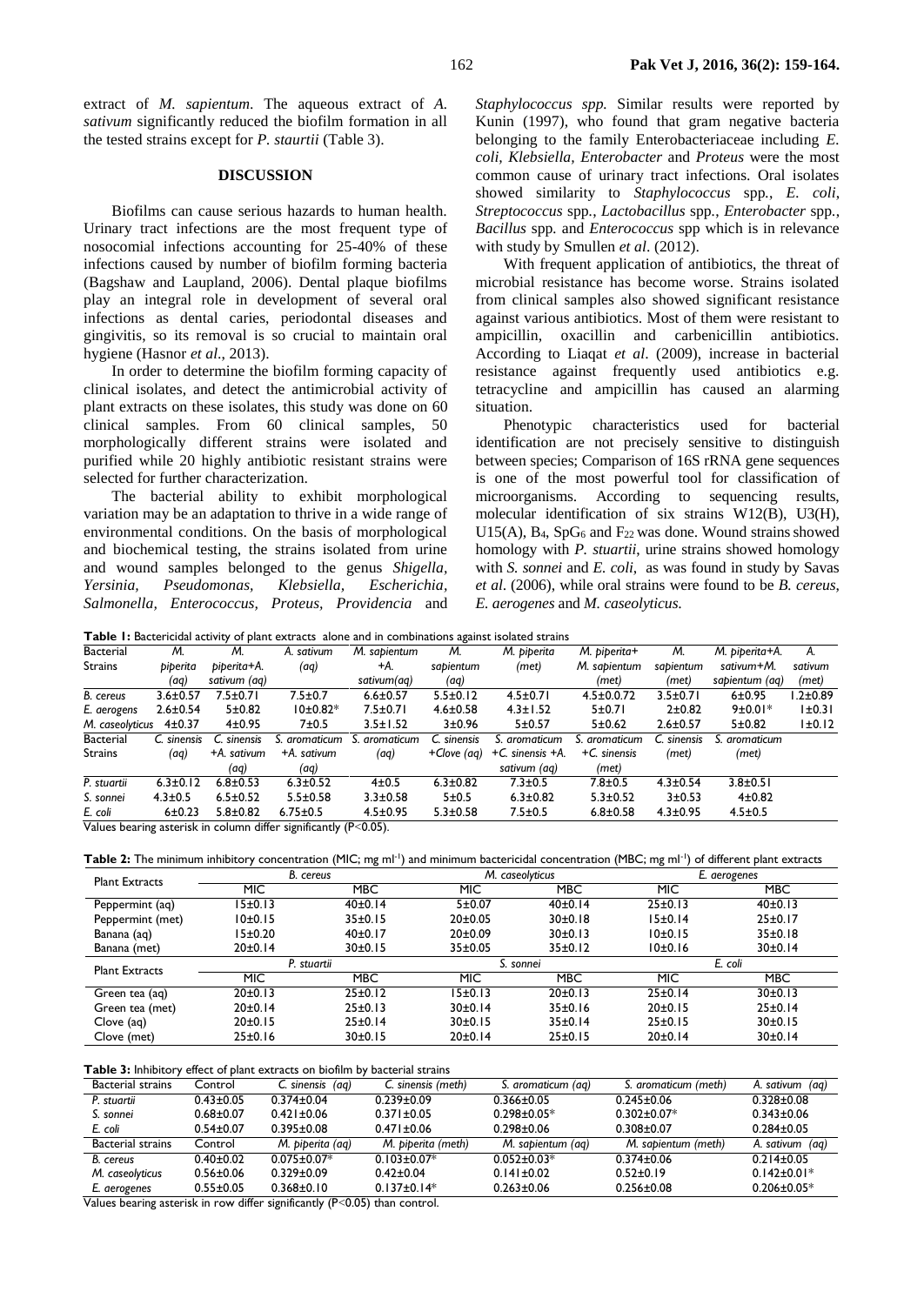Biofilm formation is an important factor that determines pathogenicity of bacteria and it was assessed by three methods i.e. Tube method, Congo red assay and Air- liquid interface assay. *E. aerogenes* and *E. coli*  showed strongest biofilm formation in tube method while *B. cereus* and *E. aerogenes* showed maximum biofilm formation through liquid-interface coverslip method compared to other four strains. Congo red assay was found negative for *E. coli* and *P. stuartii.* This is in agreement with the study by Taj *et al*. (2012) who reported Tube method more reliable for the detection of biofilm formation.

Antibacterial activity of aqueous and methanolic extracts of *C. sinensis* , *S. aromaticum* and *A. sativum* was determined individually and in combination against *P. stuartii, S. sonnei* and *E. coli,* while that of *M. sapientum*, *M. piperita* and *A. sativum* extracts was investigated against *B. cereus, E. aerogenes* and *M. caseolyticus*. Except for *A. sativum* methanolic extract, all other extracts showed significant antibacterial activity against all six strains. The ZI of all aqueous extracts were found in range of 2.6-10 mm and the diameters of methanolic extracts were in the range of 1-5.5 mm. In case of combination of plant extracts, aqueous extract combinations showed ZI in the range of 3.5-9 mm while ZI showed by methanolic plant extract combinations were in the range of 2.75-5 mm. This study correlates with Bupesh *et al*. (2007), who observed the activity of aqueous extract of *M. piperita* against *P. aerogenosa*, *S. aureus*, *B. subtilis* and found ZI within the range of 2.3- 4.2 mm. According to Milyani and Ashy (2011), *C. sinensis* aqueous extract was found very effective against clinical isolates of *S. aureus* showing ZI of 16-20 mm in diameter. In another research by Satyan *et al*. (2011), *S. aromaticum* aqueous extract showed significant inhibitory effect against *Shigella* with ZI of 15.6 mm. In this study, *A. sativum* methanolic extract was found to be least effective among all other extracts as previously shown in a study by Gull *et al*. (2012) where *A. sativum* methanolic extract was found to be least effective as compared to its aqueous and ethanolic extracts.

MIC and MBC of plant extracts were determined against six isolates. Except for *A. sativum*, the MIC values of aqueous and methanolic plant extracts against six isolates were in range of  $5-35$  mg ml<sup>-1</sup> and MBC values were found in range of 20-40 mg ml<sup>-1</sup>. The results correlates with that of Fagbemi *et al*. (2009), who found the MIC of ethanolic and aqueous extracts of *M.*  sapientum within the range of  $2-512$  mg ml<sup>-1</sup> and  $32-512$ mg ml-1 , respectively against *S. aureus, K. pneumoniae, E. coli, S. paratyphi, S. flexnerii, B. cereus* and *P. aeruginosa*. In another study by Bupesh *et al*. (2007), MIC of aqueous extract of *M. piperita* was 10 mg ml-1 against *B. substillis* and *P. aerogenes.* In the present study, the *A. sativum* aqueous extract showed MIC values in the range of  $75-735$  mg ml<sup>-1</sup> while the range of its MBC values was found to be  $255-740$  mg ml<sup>-1</sup>. The results are in accordance with the study by Bakri and Douglas, (2005), who reported MIC within the range of 35.7 to 142 mg  $ml^{-1}$  for the gram positive oral isolates and 1.1-35.7 mg  $ml<sup>-1</sup>$  for gram negative oral isolates. The MBC ranges from 284 to  $>571$  mg ml<sup>-1</sup>.

Susceptibility of biofilms against plant extracts was also tested which showed that all aqueous and methanolic extracts were effective in decreasing the capacity of biofilm formation. In case of *B. cereus,* the O.D value of control was 0.401 while addition of *M. sapientum* aqueous extract upto its MIC value, decreased the O.D value to 0.075. In *S. sonnei*, the O.D value of control was 0.680 and it decreased to 0.302 after addition of *S. aromaticum* methanolic extract. Agrawal (2011) determined that aqueous extracts of *C. sinensis* and *M. sapientum* were very effective in inhibiting biofilm formation by clinically important *E. coli, B. subtilis, S. aureus* and *P. aeruginosa*. Similarly Mathur *et al*. (2013) found that essential oils of *S. aromaticum* and *A. sativum* remarkably reduced biofilm formation in clinically important *K. pneumoniae*. In another study by Wolkinsky *et al*. (2000), *M. sapientum* aqueous extract showed remarkable antibiofilm activity against *S. aureus* biofilms.

**Conclusions:** Biofilm forming clinical isolates usually cause serious infections and are very tough to eradicate mainly because of the development of high resistance against commonly used antibiotics. There is an immediate need to find out an alternative to treat these microbial infections. In this study, clinical isolates were found to have potential biofilm forming capacity and different plant extracts were tested for their antibiofilm properties against these isolates. These plant extracts showed profound ability to inhibit biofilm formation and thus may provide a way to use them as an alternative to treat different infections caused by antibiotic resistant biofilm forming clinical isolates.

**Author's contribution:** IL conceived and designed the study and experimental protocols. IL, QP and SJB executed the experiments. SIA and IL analyzed the data. IL interpreted the data, critically revised the manuscript for important intellectual contents and approved the final version.

#### **REFERENCES**

- Agrawal I, 2011. Susceptibility of bacterial biofilms against some leaf extracts. Plant Sci Feed, 1: 69-73.
- [Ali A,](http://apps.webofknowledge.com/OneClickSearch.do?product=WOS&search_mode=OneClickSearch&excludeEventConfig=ExcludeIfFromFullRecPage&colName=WOS&SID=U2WY36lJIrcIFHj6Tt3&field=AU&value=Ali,%20A) [Hameed S,](http://apps.webofknowledge.com/OneClickSearch.do?product=WOS&search_mode=OneClickSearch&excludeEventConfig=ExcludeIfFromFullRecPage&colName=WOS&SID=U2WY36lJIrcIFHj6Tt3&field=AU&value=Hameed,%20S) [Oresnik IJ,](http://apps.webofknowledge.com/OneClickSearch.do?product=WOS&search_mode=OneClickSearch&excludeEventConfig=ExcludeIfFromFullRecPage&colName=WOS&SID=U2WY36lJIrcIFHj6Tt3&field=AU&value=Oresnik,%20IJ) [Shahid M,](http://apps.webofknowledge.com/OneClickSearch.do?product=WOS&search_mode=OneClickSearch&excludeEventConfig=ExcludeIfFromFullRecPage&colName=WOS&SID=U2WY36lJIrcIFHj6Tt3&field=AU&value=Shahid,%20M) [Tariq M](http://apps.webofknowledge.com/OneClickSearch.do?product=WOS&search_mode=OneClickSearch&excludeEventConfig=ExcludeIfFromFullRecPage&colName=WOS&SID=U2WY36lJIrcIFHj6Tt3&field=AU&value=Tariq,%20M) *et al.*, 2015. An improved method for bacterial identification through 16s rdna sequencing using double set of primers: A case study. Pak J Agric Sci, 52: 285-291.
- Amit K, Ajay K, Payal T, Sandip P, Chandani P *et al.*, 2012. Antibacterial activity of green tea (*Camellia sinensis*) extracts against various bacteria isolated from environmental sources*.* Recent Res Sci Technol, 4: 19-23.
- Ayoola GA, Lawore FM, Adelowotan T, Aibinu IE, Adenipekun E *et al.*, 2008. Chemical analysis and antimicrobial activity of the essential oil of *Syzygium aromaticum* (clove). Afr J Microbiol Res, 2: 162-166.
- Badhe S, Fairoze MN, Raghunath BV, Sudharshan S, Wilfred RS *et al.*, 2013. Evaluation of antimicrobial efficacy of aqueous extract and essential oil of clove in chicken meat system against various food born pathogens*.* J Cell Tissue Res, 13: 3507-3511.
- Bagshaw SM and Laupland KB, 2006. Epidemiology of intensive care unit-acquired urinary tract infections. Curr Opin Infect Dis, 19: 67-71.
- Bakri IM and Douglas CWI, 2005. Inhibitory effect of garlic extract on oral bacteria. Arch Oral Biol, 50: 645-651.
- Bupesh G, Amutha C, Nandiagopal S, Kumar SP and Saravana KM, 2007. Anitbacterial activity of *Mentha piperita* L. (peppermint) from leaf extracts-a medicinal plant. Acta Agric Solv, 89: 73-79.